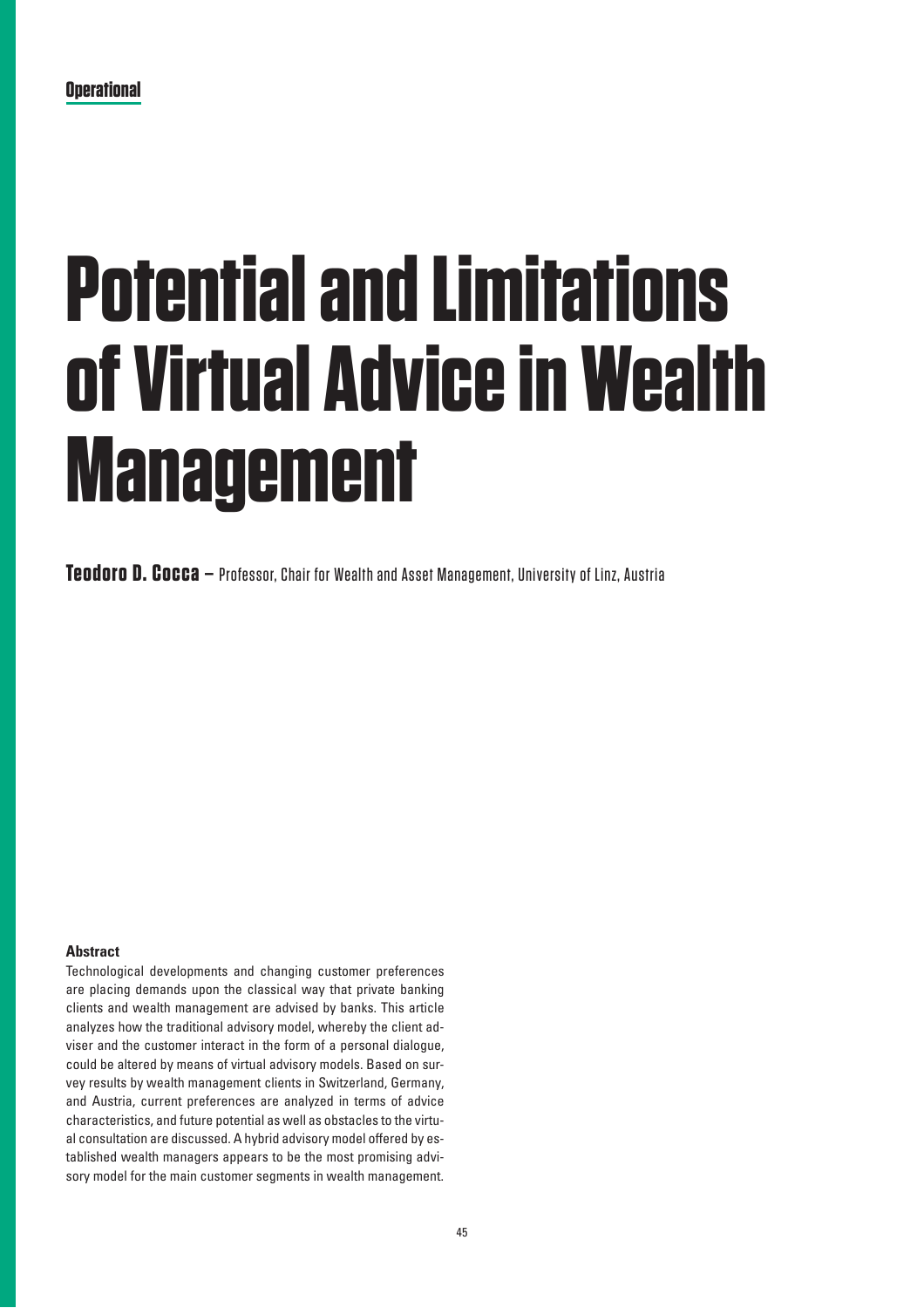# POTENTIAL AND LIMITATIONS OF VIRTUAL ADVICE IN **WEALTH MANAGEMENT**

Technological developments and changing customer preferences [Chung-Chi and Jyh-Shen (2012), Date et al. (2013), McKinsey & Co. (2016)] are placing demands upon the classical way that private banking and wealth management clients are advised by banks. This article analyzes how the traditional advisory model, whereby the client adviser and the customer interact in the form of a personal dialogue, could be altered by means of virtual advisory models. In the process, it is important to make a clear distinction from other studies that do not explicitly and exclusively relate to the private banking/wealth management segment. The private banking/wealth management segments typically deal with customers who possess free financial assets of at least €500,000. Most remarks in this article refer to the private banking/ wealth management markets in Germany, Austria, and Switzerland and use a representative and regularly conducted survey of high-networth clients in the three countries as a data base [Cocca (2016)].<sup>1</sup> While the conclusions of this study can applied to other wealth management markets, it is necessary to take local characteristics into account. Starting from the analysis of the present-day embodiment of a negotiation process in wealth management, the potential for extensive virtualization of this process will be discussed.

# **INVESTMENT ADVISORY SERVICES**

## **Today's structured advisory process**

The classic advisory process in wealth management [Tilmes and Schaubach (2006), Bowen et al. (2008), Collardi (2012), Maude (2010)], which is utilized by wealthy clients, includes the following four phases, which rotate around the central question of "how to invest the client's liquid assets." In the first phase, a comprehensive analysis of the investment needs and objectives of the client is performed. Among other aspects of this process, the risk profile in particular is recorded, which also has high regulatory significance (suitability and appropriateness test in the context of MiFID (Markets in Financial Instruments Directive) regulations). Economically speaking, it is important to consider that the demand function is recorded at this stage. Not all customers are able to identify their investment needs themselves. The identification and formulation of investment needs, for example, is an ability that distinguishes experienced client advisers. As a result, on the basis of the established investment and risk profile, an investment strategy is defined that determines in particular the strategic asset allocation in the plain vanilla asset classes (cash, stocks, bonds) or the relevant currencies in the second phase. In the third phase, the implementation of the defined strategy by means of suitable products occurs. Continuous monitoring and any possible adjusting of the portfolio (rebalancing) represent the fourth ideal phase.

Nowadays, it is common practice that this so-called "structured advisory process" [Mogicato et al. (2009)] is digitized inwardly to varying degrees while barely being digitalized outwardly. The consultant has in-house IT banking systems that, on the basis of customer data (investment and risk profiles), automatically generates an investment proposal in which the current strategic and tactical investment opinion of the bank is expressed. This investment proposal is discussed after a personal dialogue, and adjusted if necessary. In this process, it has become quite common that, by means of simulation software, the client adviser can show the customer how changes to their portfolio in back-testing can affect its return and risk characteristics. What these largely computerized internal processes have in common, though, is that they are only available to the client adviser. While there is an interface between the customers and their advisers, there is no direct access to the bank's internal software-based systems. This architecture allows for strong inward standardization, with a high degree of perceived individualization generated by the human contact externally [Brost (2006)].

Essentially, when creating an investment proposal, the bank's internal system conducts a type of portfolio optimization that is linked to the CRM system (customer data) and the product database. Typically, the bank generally also then provides information about capital market developments (from the bank's own research department or from third parties) and suggests reallocations in the portfolio in the case of market developments (from the bank's own portfolio management). Here, as well, the trend is in the direction of switching or reinvestment proposals being increasingly displayed directly from the banking system for each portfolio on the IT system, with these then being personally communicated from the adviser to the customer.

Nowadays, the contact between customer and bank primarily occurs through personal contacts and personal interaction with the client adviser. On average, wealth management customers have around 17 contacts with their client advisers per year (see Figure 1). Approximately three quarters of these are telephone calls and e-mail contacts. On average, two to three personal conversations are held per year. Video conferencing or video-enhanced telephone calls (Skype, among others), however, are immaterial. As these data show, the penetration of pure virtual forms of interaction with the client adviser is also already widespread in the upmarket customer segment, if one counts phone calls and e-mail. If virtual interaction

 $\mathbf{1}$ A total of 369 individuals were surveyed (100 in Germany, 114 in Austria and 155 in Switzerland). The main criterion for participation in the survey was disposable investment capital: over €500,000 in Germany and Austria and over CHF 900,000 in Switzerland. The extensive questionnaire included more than 100 singular questions and allowed, therefore, for a very deep understanding of clients' preferences and behavioral characteristics.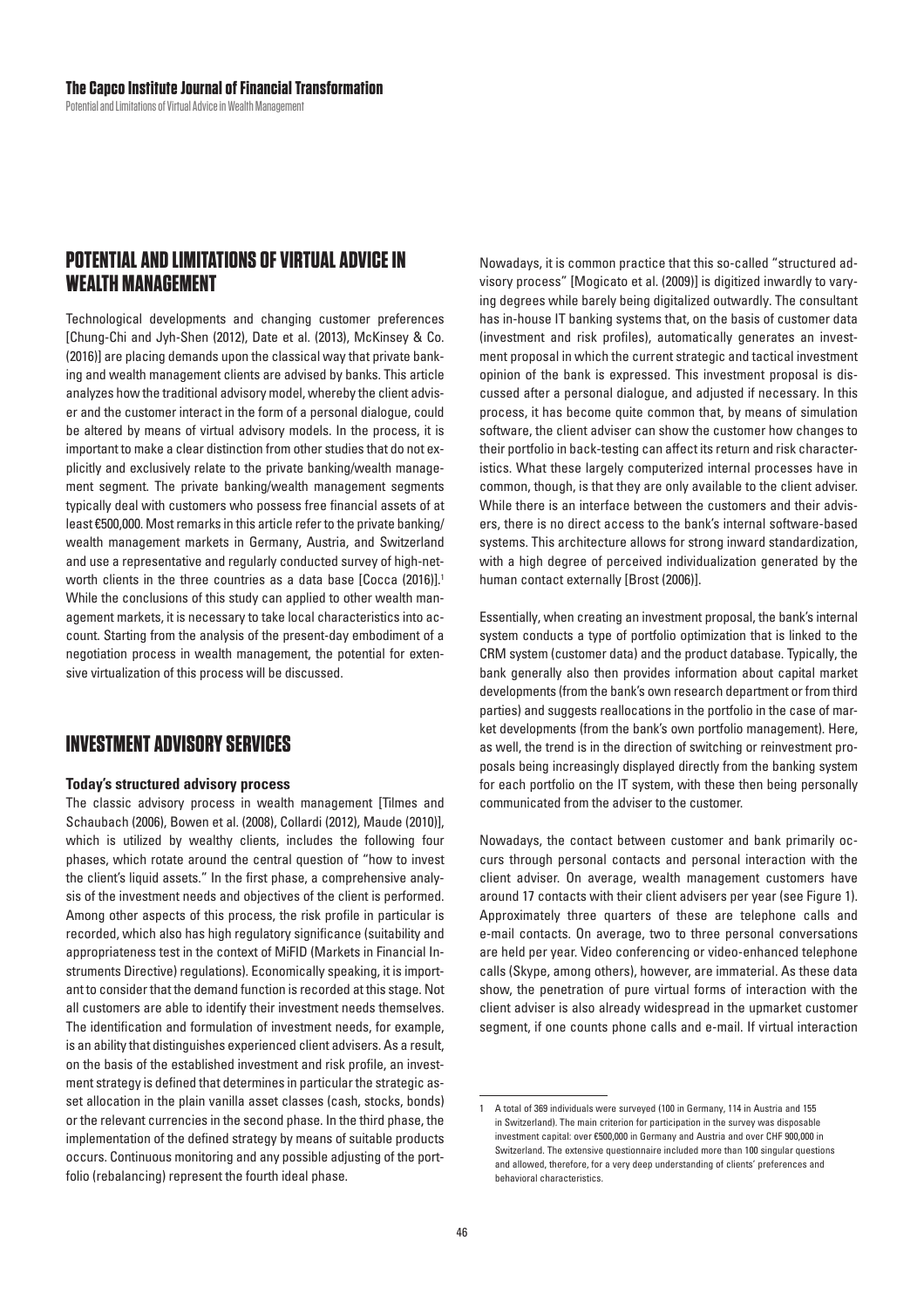#### **The Capco Institute Journal of Financial Transformation**

Potential and Limitations of Virtual Advice in Wealth Management



**Figure 1 – Form and number of contacts with client advisers per year (compared according to banking groups)**

is defined more specifically and includes newer forms of interaction, such as chat or video calling, the result turns out to be sobering. This form of interaction is essentially insignificant in this customer segment. It is clear, though, that face-to-face meetings are of great importance. In terms of quality and the density of interaction, an email cannot realistically be compared with a personal conversation. In any case, it is clear that the interaction is already very much multi-media today, and contact with the client adviser takes place in various forms throughout the year.

#### **Advisory concept**

Advisory, as a concept, is in the eye of the beholder; different people have different definitions for what constitutes advisory [Handler (2007)]. For the present work, the minimal definition provided Titscher (2001) can ultimately be used. Based on this, any form of advice that is provided under a defined adviser client relationship, thereby effecting a targeted modification of an existing starting point to a desired goal, can be understood as the professional, external services of a consultant to a client. A legal definition of terms can be modeled on the provisions of the MiFID, which states that "investment advice" means the provision of personal recommendations to a client, either upon its request or at the initiative of the investment firm, in respect of one or more transactions relating to financial instruments (Article 4 (4)). Can these definitions actually include the nature of the advisory business for wealthy individuals? From a psychological or sociological perspective, the term of advisory requires more [Sickendiek et al. (2008)]. Information and communication forms have changed, day-to-day activities are more risky and unpredictable, understanding does not readily occur on its own, trust can quickly be put into question and has to be actively produced, similarities no longer seem self-evident, and identities are fragile. A lot is set in motion: planning takes place in increasingly uncertain and complex planning environments, decisions often have to be made despite the lack of a decision-making basis, and orientation needs to take place amid increasing complexity. However, the actions under these conditions still have to be able to remain professional, efficient, and effective. In this context, seeking advice can be helpful and, sometimes, downright essential. Advice is always embedded in contexts, day-to-day activities, and living environments; hence advisory services need professional expertise, as well as good communications skills. Consulting not only means mastering action techniques; it is also always a contextually produced blend of action competence and reflexive knowledge.

In today's environment, problem-solving calls for cultural and contextual knowledge, knowledge of paradoxes and ambivalences, as well as knowledge of fractures and errors. It is important to anticipate and integrate the viewpoints of others (for example, legal developments, tax laws), to plan and agree an action plan jointly, to impart knowledge, to deal with lack of knowledge, and overcome resistances – these are all components of a comprehensive understanding of wealth management advisory. Advisory is, therefore, not a simple problem-solving process that provides short-term solutions to successfully deal with a question or a problem; rather, it helps to create sustainable change and results. Consequently, this advisory perspective is much broader and strives to achieve what advisory could, or should, be: an offer of education for those seeking advice. This aspect of knowledge transfer as well as the diverse psychosocial aspects receive too little attention in the traditional definition of advisory. It seems important to grasp these dimensions of the advisory concept, though, in order to consider the question of the virtualization of advisory beyond the merely trivial. Already in these definitional embodiments, it is apparent that advisory related to wealth management has, at first glance, a close connection to the concept of "investment advice." However, the next section will demonstrate that wealth management should be viewed as more than just the provision of "investment advisory."

## **ADDITIONAL SERVICES IN WEALTH MANAGEMENT**

### **Complex additional services**

Advisory services, as described above, is the most important service, as measured in terms of net income, that a classic wealth manager provides. However, wealth management also includes a number of other important services, especially in circumstances when clients have assets that are significantly greater than those of retail or affluent customers. When dealing with high and ultra-high net-worth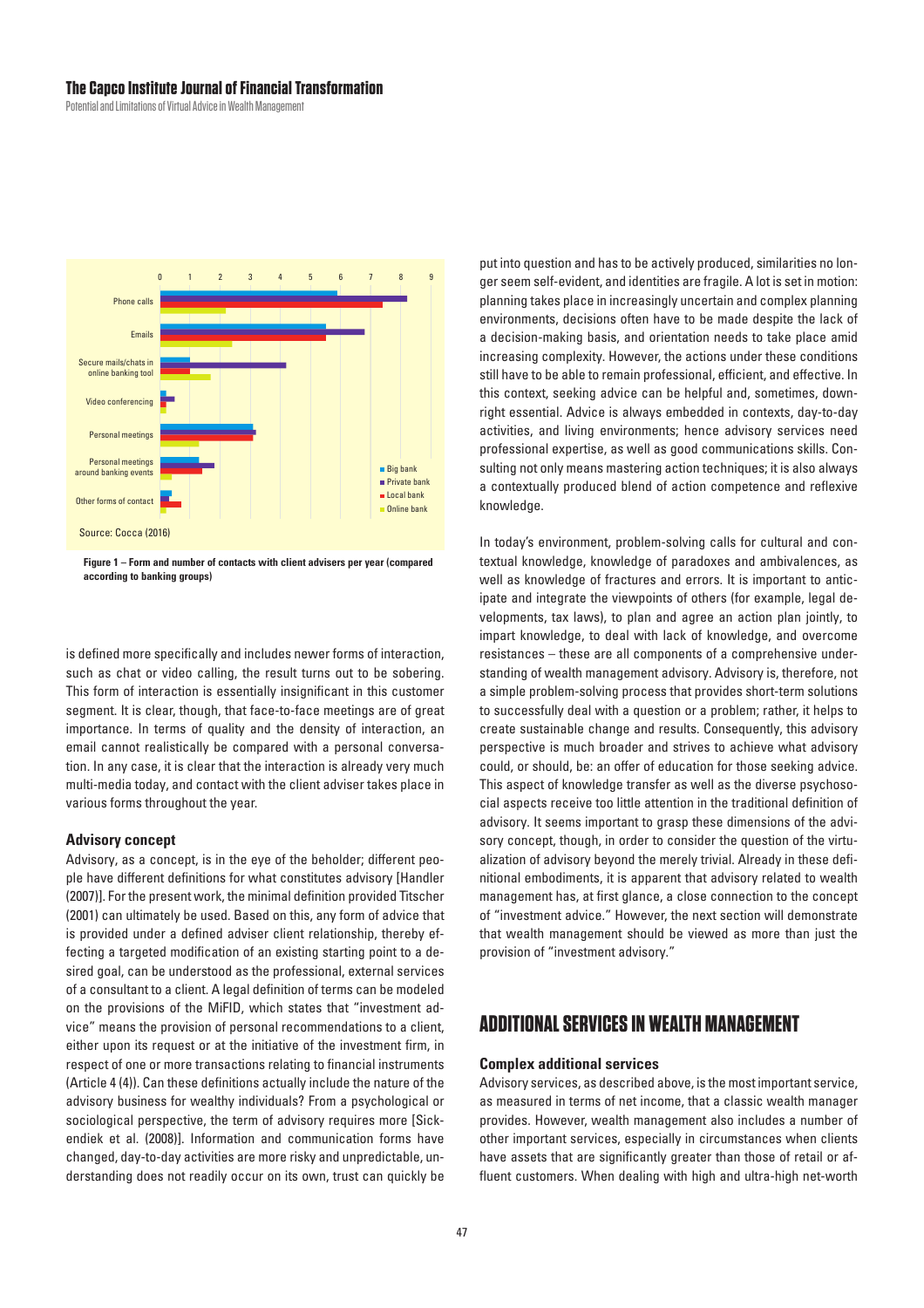individuals, the following additional services can be significant [Reichenstein (2006), Reittinger (2006), Kruschev (2006), Hallmann and Rosenbloom (2009)]:

- Discretionary asset management
- Financial planning  $\blacksquare$
- Complex asset allocation (foundations, trusts, etc.)  $\blacksquare$
- Estate planning п
- Retirement planning  $\blacksquare$
- Tax planning  $\blacksquare$

Within these services, the advisory takes place in a much more complex context and is dependent on the knowledge of legal and tax-related conditions in the jurisdiction that is relevant for the customer. It also requires a deep understanding of cross-border requlations. The degree of complexity of the legal norms and tax legislation, taking into account the constant dynamics and evolution of such provisions, is very high [Saad (2014)]. In addition, the services offered in wealth management in these customer segments mix with services from other banking fields (investment banking, commercial banking, institutional asset management). Unlike a pure Markowitz portfolio optimization, which can rather easily be described by algorithms, this advisory content places high demands on the ability to crosslink knowledge and apply it to a customer situation with a high degree of specificity. These complex forms of advisory services are now provided almost exclusively in personal consultations and, also because of the high individual costs that arise on the part of the consultant, are charged separately, with specific pricing models. Given the complexity of these requirements, and the environment within which such consultation is provided, the advisors need to possess in-depth knowledge of investment advisory, and also be able to identify where and how to obtain the best advice for the client.

#### **Additional value generating functions**

Extending the view of the entire consultation process by upstream and downstream functions can offer some additional perspectives on the potential for digitization. Consequently, customer acquisition and the related customer allocation to a client adviser (client acquisition, adviser selection, and matching) could be subject to technologically driven changes. From a regulatory point of view, the overall "on-boarding" phase is also of central importance. Finally, the aggregation of the overall financial situation can also be incorporated in this consideration as quite relevant.

#### **Client acquisition, adviser selection, and matching**

The assignment of a client adviser to a new client is largely random and unsystematic in today's environment, which is surprising given its importance in influencing whether the client decides to have a long-term relationship with the bank or not. In private banking, customer acquisition primarily takes place through referrals [Maude (2010)]. This means that affluent customers share their own perceptions and experiences in their social network. In this process, both professional and interpersonal factors at the level of sympathy play an essential role. The assessment of what makes a good adviser is, therefore, individual and subjective. If the chemistry between Customer A and Consultant Z works well, this does not at all mean that the recommended Customer B also corresponds to Consultant Z. Today, this subject is still given little attention, and the assignment of a customer to a client adviser is determined either by the recommendation relationship or, often, quite randomly, with a client adviser being assigned to a potential customer mainly due to time constraints. In addition, the customer rarely has the ability to make an informed decision, because they are not able to choose from a variety of client advisers corresponding to their professional and interpersonal preferences.

From the outset, though, it is difficult to assess which customer characteristics best fit, at least on paper, to a given adviser's characteristics. The right match is not trivial, as Cocca (2010) shows. Basically, there seems to be a tendency towards "like attracts like," at least in terms of the criteria of age and  $-$  even more pronouncedly  $-$  gender. In any case, the personal "chemistry" between the client and the consultant plays a very important role. The sympathy that one feels towards their consultant (and probably vice versa) dictates whether the client demands a change of advisor or not. As in real life, there has to be a spark between a consultant and a customer in order for there to be a prospect of a long-term relationship. As in real life, this process certainly cannot be institutionalized. 13% of private banking customers actually want another client adviser [Cocca (2010), Cocca (2014)] - which is a remarkably high proportion. Bearing in mind that, in private banking, a bank gains an average of around 1% to 3% of net new customers per year, this indicates that the growth of around six financial years is at stake. However, considering the guidance-related aspect that is crucial for the desire for a change in consultants, it is evident that customers who are ready for change express themselves negatively, especially in terms of sympathy and the allocation of speaking time during a consultation. Around 80% of customers who want a change in consultant indicate that the client advisers generally speak most during customer conversations, and around 60% do not like their client advisers. These dissatisfied customers are a latent migration risk for the bank. For this reason, it is worth every investment in the recognition of this potential for dissatisfaction and in the improvement of the assignment of the "right" customer advisor to a customer. This "matching" process could be helped tremendously through the use of social media. Consultants can be rated by the community, and be assigned to a customer on the basis of relevant professional (training, experience, expertise, etc.) as well as purely private criteria (hobbies, religion, languages, etc.).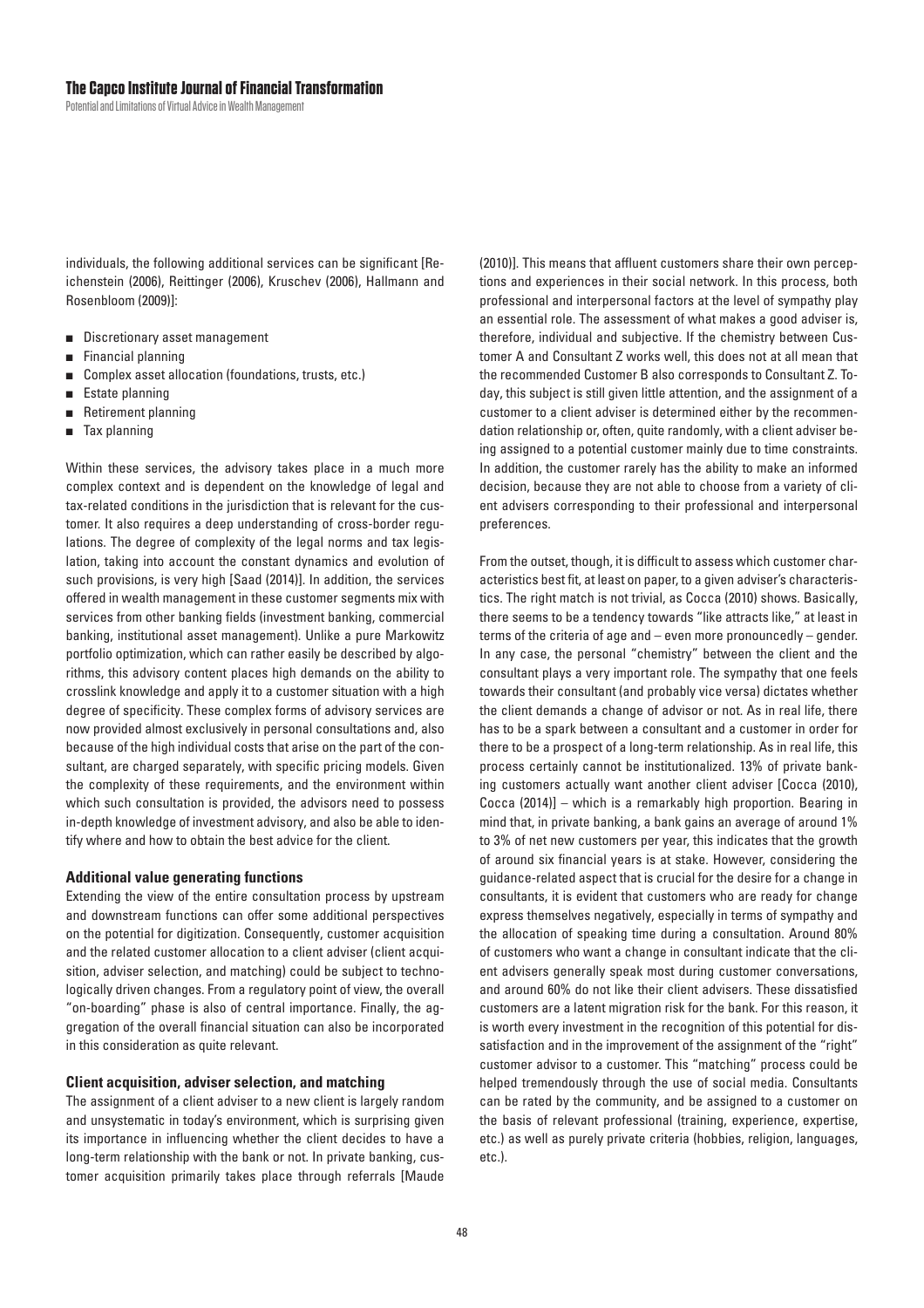#### **The Capco Institute Journal of Financial Transformation**

Potential and Limitations of Virtual Advice in Wealth Management

#### **On-boarding**

On the part of the bank, a further partial step in customer acquisition, which still receives little attention in discussions about the change potential of digitization, is of great importance, and that is customer identification as part of the on-boarding process [Dwivedi (2016), Thomson Reuters (2016)]. In this regard, key regulatory requirements are to be met that demand that the know-your-customer (KYC) approach and which, based on risk, require clarifications of the background of the client and their financial circumstances. In the context of a virtual bank environment in which a bank draft should be performed more frequently and easily, the question arises as to whether each bank has to perform clarifications regarding regulatory requirements, from the above-mentioned suitability tests to the fulfillment of money laundering provisions, for each potentially new customer. For more complex customer situations, an account opening in wealth management may take several months until all the investigations have been performed. Taking advantage of digital opportunities, it is conceivable that each client be checked by a non-bank entity with respect to the compliance with all these rules, and that a central personal identity be generated that each bank can access when the corresponding customer wants to begin or considers beginning a customer relationship. In this way, the customer identification process would be much more efficient and would also be improved in terms of quality by means of specialization.

#### **Holistic wealth management**

Throughout the entire consultation process, the focus on the entire wealth of an individual is a central aspect of holistic advisory. In this process, the main question is which provider has the overall view of the customer's assets. This may well be called the "Holy Grail" of wealth management advisory. For high-net-worth clients, this function can be fulfilled by the family office, an independent asset manager, or the main bank. An enormous challenge remains, however, for a complex fortune to generate such a consistent overall view, which allows continuous control based on current market data across all asset classes. In addition, it is usually the customers themselves who avoid such a concentration of power with a provider that holds all the information and pulls all the strings. An independent entity that performs such an aggregator role by using digital technology would be beneficial in ensuring optimal advisory results. Examples such as MINT, which makes such an offer for the retail and affluent spec, demonstrate the potential of the approach. However, it quickly becomes apparent just how difficult such an implementation is as soon as complex investments with alternative asset classes and different jurisdictions are involved.

#### **The entire perspective on wealth management services**

Figure 2, which provides a visual manifestation of the diversity of advisory services provided in wealth management, demonstrates that the current perspectives of robo-advisers are based almost



**Figure 2 – Wealth management value chain**

exclusively on a narrow view of the advisory process and not the full range of conventional advisory activities, or interfaces and overlaps between the general topics being adequately considered.

## **POTENTIAL FOR VIRTUALIZATION**

#### **Standardization versus complexity**

In order to provide a service virtually, it has to be possible to map it in software, an algorithm, or a different kind of expert system [Guinan et al. (2016)]. To some degree, this requires the service elements to be standardizable. The level of complexity of advisory services in the financial industry is very different. Thus, the degree to which a rendered service can be offered completely virtually differs as well. What kind of financial advisory customers will prefer to receive advice based on an algorithm or provided in person is a question of individual preferences. It is conceivable that certain easily standardized services can be provided more cheaply by an algorithm, whereby comparative cost advantages can be achieved compared to the service provided by client advisors. It is not readily apparent, though, whether it is possible to capture a large market share in advisory services in such a trust-based business as wealth management by offering the service solely via algorithms. The most likely scenario is that specific issues are increasingly automated by algorithms and thus offered as a commodity, while traditional service providers could be forced into more complex advisory services. However, such predictions have to consider that wealth management advisory has a high degree of complexity when knowledge and expertise have to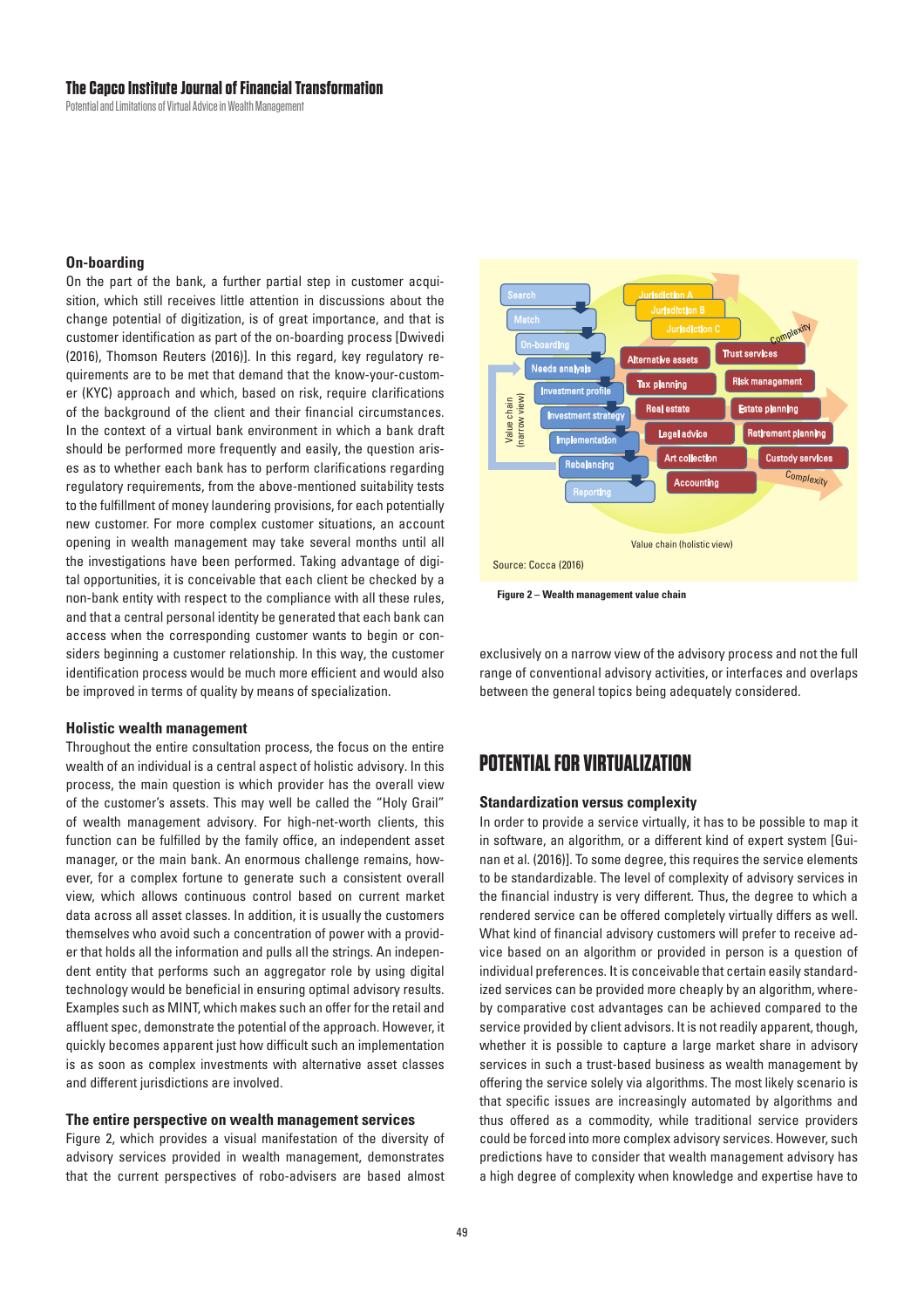#### The Canco Institute Journal of Financial Transformation

Potential and Limitations of Virtual Advice in Wealth Management





Figure 3 - Potential for virtualization

**Figure 4 - Virtualization dimensions** 

be applied, such as from other disciplines. The combination of legal, tax, and financial issues, for example, is hardly suitable for mapping by algorithms, since each case has so many degrees of freedom and requires such case-specific solutions that standardization can hardly be achieved efficiently. An additional layer of complexity is also created by the frequently encountered relevance of various jurisdictions, leading to more complex asset structuring (see Figure 3).

#### **Efficiency of human interaction**

Given the available software solutions for financial planning, the potential for the virtualization of advisory services could be high. Once the algorithms have to represent more complex issues, however, the required technical expertise for entering the data increases. Thus, a limiting factor that cannot easily be solved by digitization is that a certain measure of expertise is required in order to feed a more complex algorithm with data. In such a case, the (human) adviser often plays an important intermediary role. Through their knowledge, the advisors are able to manage the relationships in a simpler and more comprehensible language. Their experience also helps manage issues that can be confusing for the average customer. One can learn from experiences of other industries that have only partially been addressed by digitization. The medical services industry is a good example. Those subtle interaction signals that are expressed in a personal interview through language, facial expressions, and posture, demand the involvement of an individual. Is the customer uncertain? Is there something that they have not really understood? Why do they hesitate? What seems to be bothering them? The importance of reading body language, which to this day has not been mastered by technology, should not be underestimated.

#### **Dimensions of virtualization**

Conceptually, the issues facing digitization in the wealth management advisory industry can be divided in the following manner:

- Virtualization of the interaction: this refers to the configuration of the communication channel between the advising entity and the customer. The communication can be performed physically and personally (one-to-one meeting) such that the consultant and the client meet in a conference room of the bank and have a conversation. A virtualization of this communication environment can now take place such that a conversation with the client adviser is performed through a digital channel, whereby it can be decided whether a pure text, voice, or image transmission is involved.
- Virtualization of the advisory content: The content of the consultation can be virtualized to varying degrees. Here, the central question is whether the advice has been created by a human intellectual performance or an information processing procedure based on a programing code: for example, an expert system or other algorithm.

From these two dimensions, the conceptual forms of advisory shown in Figure 4 can be created. The traditional private banker who personally meets the customer and provides advice based upon his/her experience and knowledge represents the basic model. A first evolution of this advisory model is the hybrid advisory model, in which the customer relationship is still dominated by the client adviser but the customer can make use of personal meetings as well as e-mail, chat features, or video telephony. Moreover, the customer has the ability to use certain analytical or simulation programs, such as via an app or webpage. This corresponds to a changed communication and interaction behavior that can be observed today on a large scale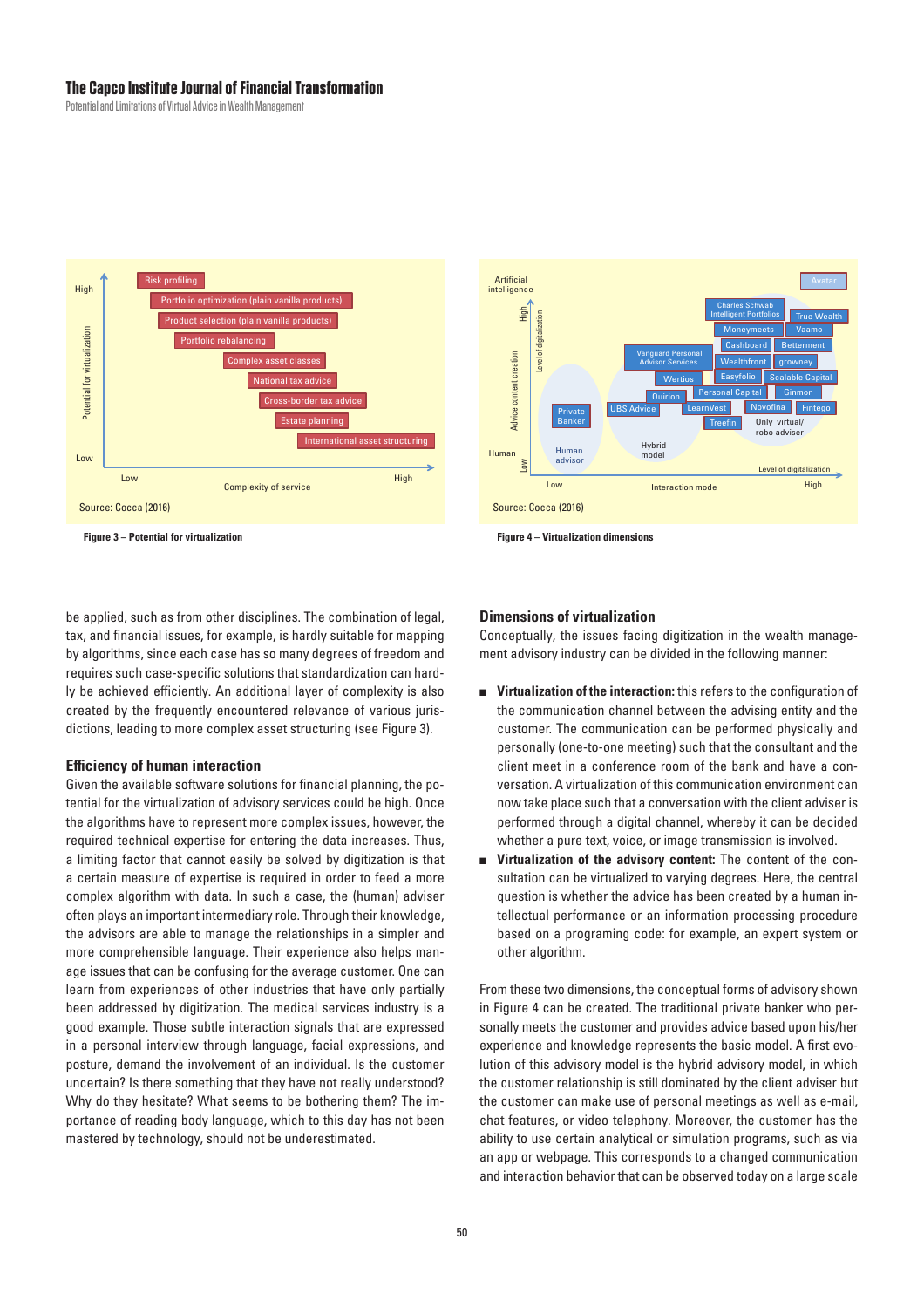[Kitces (2016)]. A second stage of evolution is the elimination of a personal consultant. The resulting "robo-adviser" is an information processing system that automatically generates the advisory content. Consequently, the interaction only takes place over a virtual channel. As media technology and artificial intelligence develop more in this area, another conceivable future developmental stage could be advisory represented by an avatar, which could connect the capacity of processing information with a quasi-human face.

## **RELEVANT CONSIDERATIONS BEYOND VIRTUALIZATION**

#### **Trust**

Trust is a key element in wealth management. Advisory only has a perceived and demanded value when the advised party has a strong sense of trust. Financial matters seem to demand a higher level of trust than other consumption decisions. Trust in wealth management reflects many aspects, the most important being gained expertise in a field, capital strengths, and general reputation of an institution or the person representing it. A non-negligible element of trust, particularly for very wealthy clients, is the question of liability: who will be legally liable in the case of misadvising. This liability capital will depend on the financial strength of an institution, which makes it difficult for small companies to do business with very wealthy clients.

#### **Regulation**

Certain regulatory requirements make digital advisory, clearly structured, appear attractive to service providers. The thorough digital processes that clients have to follow allows for an uninterrupted verifiability of compliance with legal requirements [i.e., MiFID (Markets in Financial Instruments Directive)]. In such an environment, customers cannot behave in a way that is not compliant, and consequently the services provided by the bank will always be compliant. However, a virtual customer relationship may undermine the KYC approach in another area; namely, in a regulatory as well as a business-policy sense. In terms of regulation, a pure virtual customer relationship makes it possible to ensure that the customer is compliant any given time through electronic monitoring. However, adequate attention might not be given to certain important information that can seem suspicious to a trained client adviser. Big data allows for the profiling of customers and the prognosis of future customer behavior, but, especially in dealing with very wealthy clients, the question arises as to whether the personal relationship with the customer and the knowledge of a customer does not also include valuable information regarding their preferences and potential future needs. Moreover, a customer may feel more willing to talk about the consequences of the sudden passing away of their wife when the long-time adviser to the family addresses this delicate issue with due care, whereas a robo-adviser might send a change of text of the testament contract by e-mail on the basis of the calculated probability of such a scenario.

#### **Service integration**

In future virtual banking solutions, consideration has to be given to the enormous complexity of interfaces between financial services. Today's robo-advisers or online brokers offer only a very small portion of the range of services. The advantage of an established wealth management provider, for example, is the facilitating of interfaces for upstream or downstream services. This problem arises particularly if the services need to be integrated across national borders or the service does not include plain vanilla products. It is precisely in wealth management, though, that such questions appear with great regularity, bringing with them a very flexible and, therefore, expensive IT infrastructure - not least of all with many human interfaces and low straight through processing rates. The development of a fully integrated financial services offering, for example, provides enormous potential, but also represents a major challenge. This is somewhat demonstrated by the large number of FinTech companies that are currently active in the market and that offer solutions in a barely identifiable number of niches. The question of who can bring together a comprehensive total offering is currently in the background, but it is likely to be very relevant in the future. Established banks have certain advantages in this respect.

#### The relevance of human interaction

The central question seems to be how important human interaction is to an adviser, especially when it comes to advising wealthy individuals in financial matters. A view of empirical findings from other advisory industries that have similarities to the financial sector can be helpful in this regard. Medical advisory, for example, can be described as comparable to wealth management advisory, due to (1) the complexity of the provided advisory services, (2) the potential importance of the advisory for the individual, (3) the great importance that is attached to the trust, and (4) because a variety of online services is being developed in the area. A number of studies in this field [Cotten] and Gupta (2004) and Fox and Rainie (2000)] find that a person who is healthier and happier is more likely to search for answers to medical issues online, while those who are severely ill visit a doctor. A dominant theme in the literature is the factors that influence consumers' trust in the information or advisory offered online [i.e. Sillence et al. (2006)]. Although internet usage occupies an increasingly important role, particularly during the information gathering phase, the doctor and the personal conversation with him/her remain the primary source of information and advisory [Sillence et al. (2007)].

In addition to the use of virtual advisory in the health sector, the use of legal advisory also seems to have parallels with financial advisory. Progress in this area can also be recognized, but some evidence suggests that major challenges still exist when it comes to approximating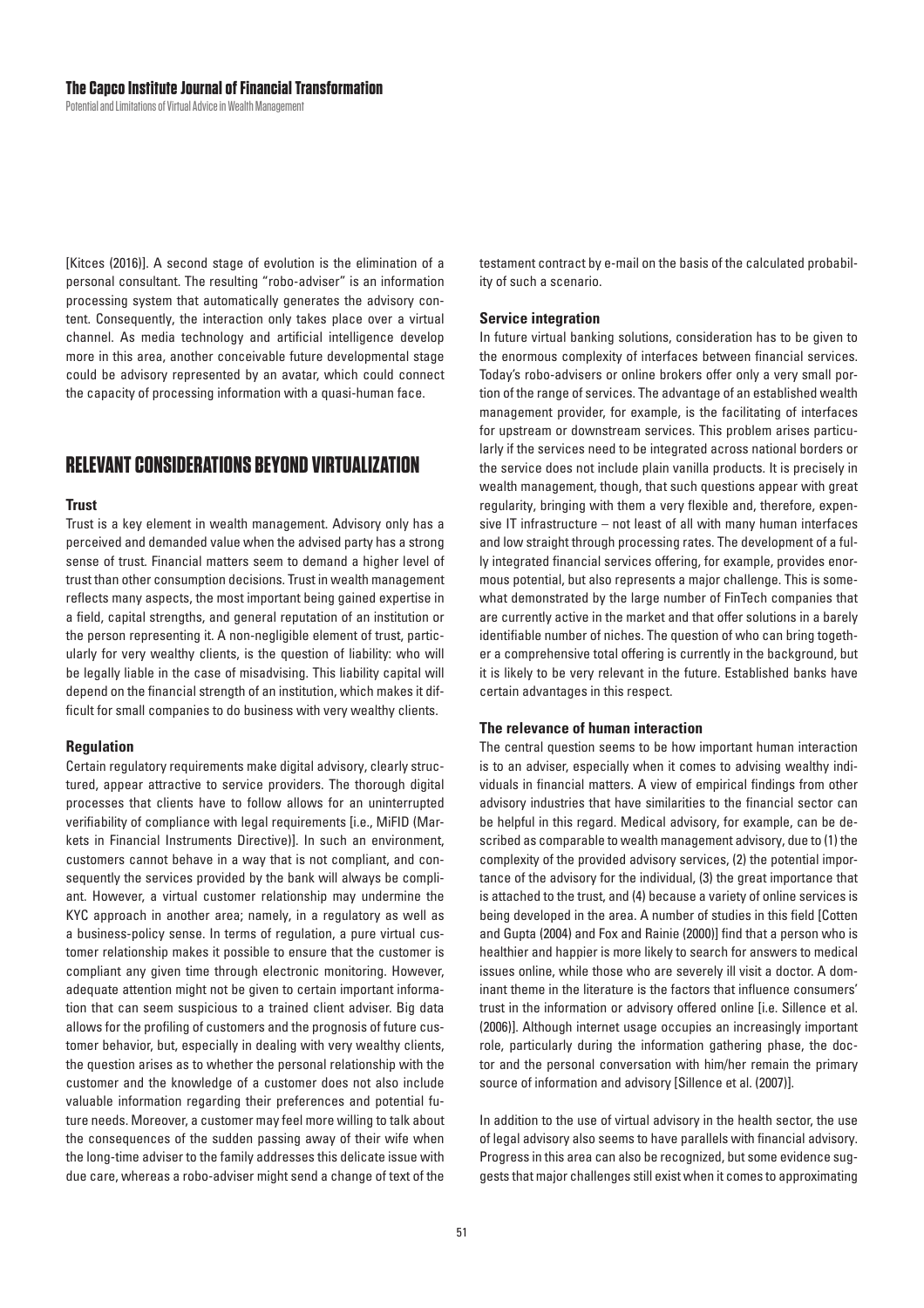or replicating the advisory provided by a person with a machine [Bench-Chapon (2015)]. Another area of research that seems to be relevant is the field of human computer interaction (HCI), where studies have been conducted into how trust is, and can be, generated between man and machine [Cheskin (1999), Schneiderman (2000), Olson and Olson (2000), Corritore et al. (2003), Derbas et al. (2004), Marsh et al. (2004), Riegelsberger et al. (2005), Wang and Emurian (2005), Robinette (2015)]. It seems that despite the technological advances, there is still a long way to go before we get to a stage where information systems or robot advisors are able to replicate the kinds of advice that a human being is able to provide [Waern and Ramberg (1996), Torrey et al. (2013), Kim and Gambino (2016)]. The challenge lies both at the level of content-related information processing (the meaning, linking, and evaluation of information) [Alvarado-Valencia and Barrero (2014), Parkes and Wellman (2015)] as well as in the form of interaction (recognition of voice, gestures, and facial expressions). In addition, the extent to which sensitive data (financial advisory also undoubtedly involves very sensitive data) is exchanged in the same manner with a machine as with a human partner is still not clear. This will particularly play a central role when technology has advanced so far that avatars will be able to be involved in a real advisory situation with customers [Pickard et al. (2016)].

From these research fields, conclusions can be derived which are also important for financial advisory:

- The complexity of the consultation content is high when it comes to covering a wide range of advisory topics; and not just single, easily standardized elements.
- Trust in the quality of the provided advice is still a problem in virtual environments where advisory is replaced by a machine. A person seems to still trust a human counterpart more than a machine.
- In interaction, the machine is far from able to replicate the subtle and varied communication and interaction patterns of a person.

#### **Today's client preferences**

Based on the collected customer data [Cocca (2016)], attitude towards and use of online advisory is illustrated. The analyzed customer data support a generally high technological affinity<sup>2</sup> of private banking customers, regardless of banking services. Approximately two-thirds of respondents gladly use digital options for information and communication in everyday life. That alone does not automatically mean that online services related to wealth management and investment advisory will explicitly be in demand. The relationship between general technology affinity and the current use of online banking services shows a mixed picture:

No significant statistical correlation results between the general affinity for technology and the effective use of online wealth management services.

- There is a significant statistical relationship between the general affinity for technology and the occasional use of online banking to transmit orders/stock orders to the bank.
- There is no significant statistical relationship between the general affinity for technology and the regular virtual interaction with the client adviser.
- The wealthier the person, the more important a human interlocutor/adviser is
- The older the person, the more important a human interlocutor/ adviser is.
- The higher the level of expertise, the higher the affinity for technology.
- The lower the risk aversion, the higher the affinity for technology.

If the general affinity for technology is placed in relation to statements about future behavior, a much stronger relationship is evident. A statistically significant correlation exists with the statements "I can well imagine receiving consultation from my client adviser primarily online," "I can well imagine performing financial transactions and investment transactions with the bank primarily online," "I can well imagine performing financial transactions and investment transactions - regardless of my bank - primarily online." Respondents are open minded in terms of a hypothetical use of future virtual offers. These prospective statements should always be taken with some caution, though, since they are hypothetical. Other findings from the data analysis paint a more nuanced picture of the "digital future." The main results can be summarized as follows:

- About two-thirds of the surveyed private banking customers are open minded in terms of the use of online financial services, but personal contact with their client advisers is just as important to them. For a clear majority of the customers, there is no question of the use of a pure online service offering.
- Around 30% of respondents can imagine using a purely online service offering. Especially in younger private banking clients (young in this context means less than 60 years of age<sup>3</sup>), the proportion rises to 45%.
- The observed generation gap (younger respondents have a greater affinity for technology than do older respondents) is also not unexpected. This shows that, for younger private banking customers, online financial services have become even more important than personal contact, although the latter is still meaningful. What is surprising is the fact that the generation gap closes more quickly than is generally expected. A comparison of the

 $\overline{2}$ The question is as follows: "In everyday life, I gladly use new options for information and communication offered by the internet ("true" - "not true," score 0-10)?

<sup>3</sup> The average age of a private banking/wealth management client is 60-65 years.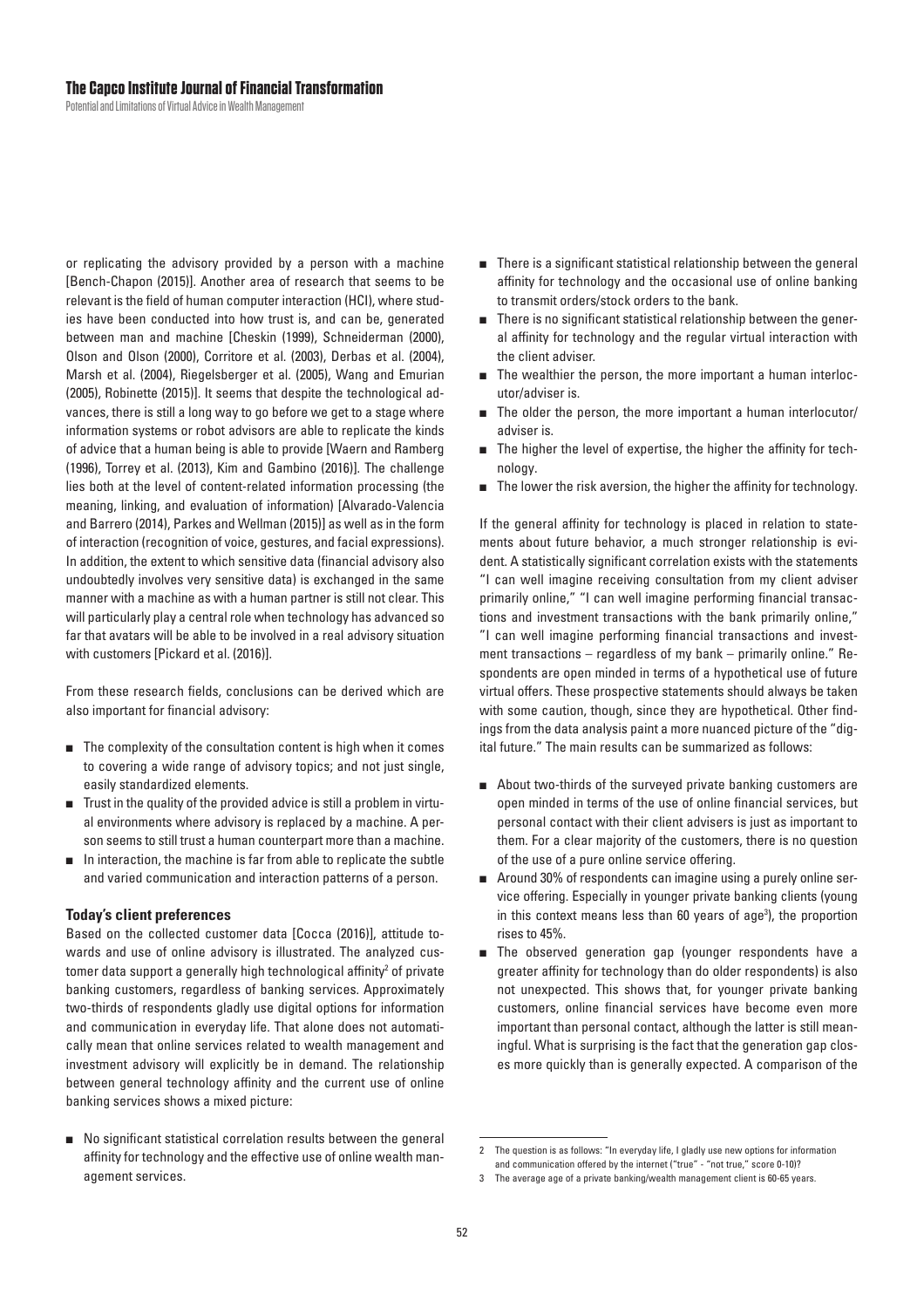results of previous surveys shows that, in some areas, the older customer groups (over 70 years of age) have meanwhile nearly caught up with younger ones in terms of technological affinity.

- **Another interesting result of the analysis that is so far generally** not recognized is that technological affinity in private banking is very much gender dependent: male private banking customers have a significantly greater affinity for technology than their female counterparts. This does not mean that women have no affinity for technology, rather that the proportion among men was significantly greater. This finding could have implications for the design of online financial services.
- It is also evident that the self-assessment of personal risk tolerance and one's own knowledge of financial matters has a significant positive relationship to technological affinity in general, as well as to the hypothetical use of online services in the future.

The data support the finding that new technological possibilities are undoubtedly becoming increasingly important in private banking. An answer seems to be appearing to the question regarding the extent to which age-related conservatism superimposes technological affinity at a young age in the case of private banking customers. The age gap observed in the past regarding the use of new technological opportunities in private banking is fast disappearing, since now even the older generations of customers have developed a significant affinity for technology.

To place the previously developed differentiated image in an overall context, the totality of the surveyed customers, which is representative of an average customer book in private banking, is illustrated in

Experiment digitalization level<br>
Low client digitalization level<br>
Low client digitalization level<br>
High Digital dente<br>
High Digital dente<br>
High Digital dente<br>
High Digital dente<br>
High Digital dente<br>
High Digital dente<br>
Hig 13.6% Fully digital clients Mostly digital clients Hybrid client 79.9% 5.7% 0.8% Source: Cocca (2016)



segments by means of the degree of digitization. In this regard, four relevant segments that differ in terms of the degree of digitization (i.e., how they make use of online private banking services today) can be distinguished:

- **Digital deniers:** the client has a personal adviser and does not use any virtual banking channels.
- **Hybrid client:** the client has a personal adviser and uses virtual banking channels for services related to wealth management.
- **Mostly digital:** the client has no personal adviser and more than half of his/her wealth is with an online bank.
- **Fully digital:** the client has no personal adviser and all of his/her wealth is with an online bank

Figure 5 now shows how the customer base is distributed: 13.6% are digital deniers, 79.9% are hybrid customers and 6.5% are digital customers today.

Digital deniers also display the following characteristics in the group comparison. They have higher average age, proportion of women, average wealth, and individuals who are risk averse, and lower proportion with good/very good knowledge and overall technological affinity.

Digitals, on the other hand, have the following characteristics. They have lower average age, percentage of women, average wealth, and individuals who are risk averse, and have higher proportion with good/very good knowledge and overall technological affinity.



**Figure 6 – Use of online services by hybrid customers**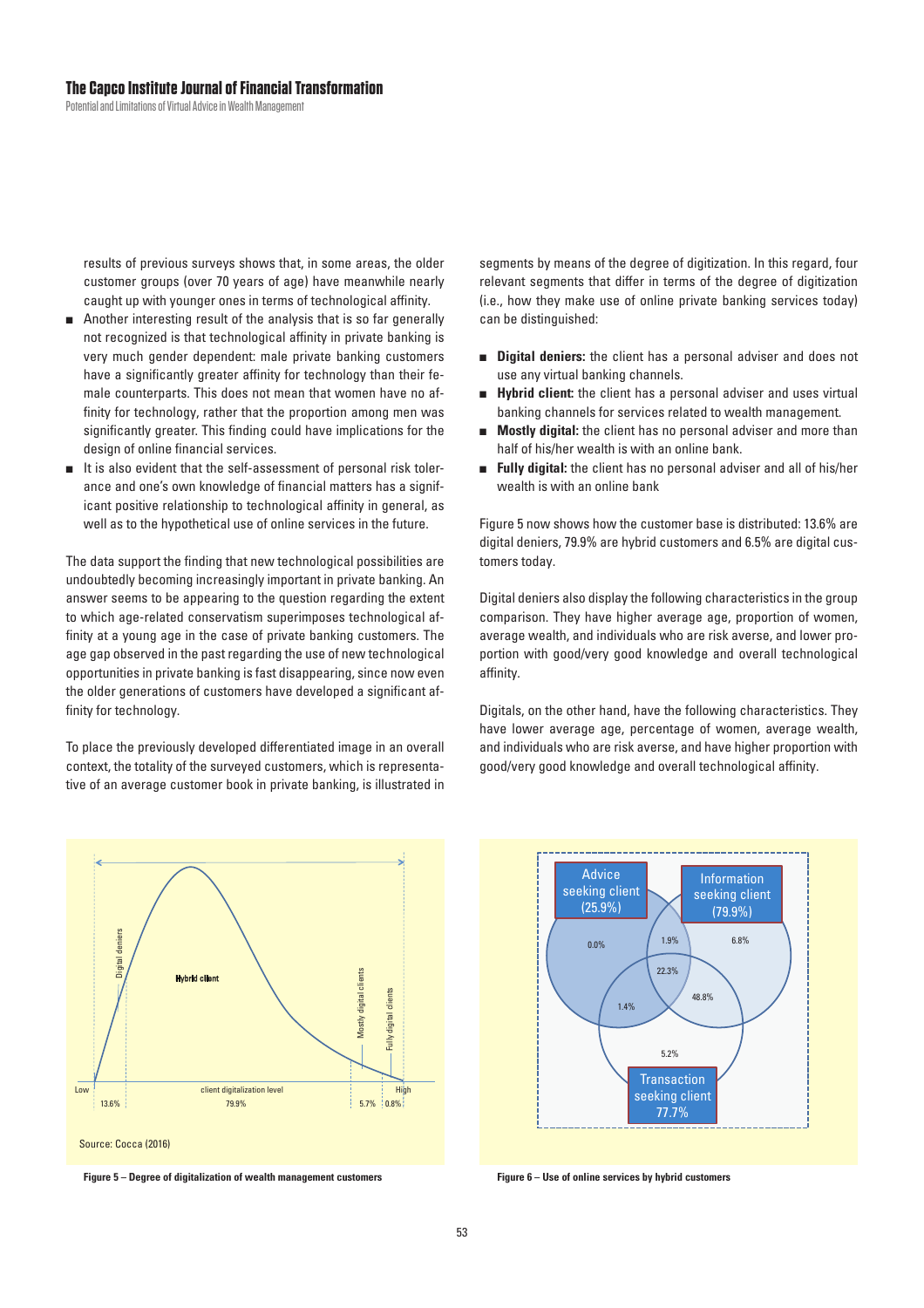#### **The Capco Institute Journal of Financial Transformation**

Potential and Limitations of Virtual Advice in Wealth Management

Hybrid customers can be analyzed further with respect to their use of online services and their quantitative distribution. In this process, the following types of use can be distinguished:

- $\blacksquare$  Information seeking client: i.e., enquires about portfolio information or becoming informed about markets and investment opportunities.
- **Advice seeking client:** i.e., stay in touch with the client adviser and is advised by the client adviser via the internet.
- **Transaction-seeking client:** i.e., give the adviser instructions or send trading orders.

Figure 6 shows the quantitative distribution of these types of use, including the intersections. As a result, it is clear that in the case of hybrid customers, online services are mainly used for obtaining information and transmitting transaction. However, only 25.9% use the online channel to remain in contact with the consultant or to seek advice.

In a prospective consideration, the question of which tendencies the various customer segments show in terms of making use of virtual wealth management services in the future can now be investigated. In this regard, a distinction is made between readiness for virtual interaction with a client adviser, readiness for banking mostly online with their bank but without a client adviser, and readiness for truly virtual advice not from their bank.

Figure 7 shows how these three dimensions respond for the three segments according to the survey results:

- **E** Among the digital deniers, only 12.5% of respondents said that they could imagine interacting virtually with their client adviser in the future. Moreover, only 10.4% can imagine dispensing with the client adviser and generally interacting online with the bank. The proportion is the same with regards to people who can imagine completely virtual consulting from a third party.
- **A** Among the hybrid customers, only 30.4% of respondents said that they could imagine interacting virtually with their client adviser in the future. As many as 45.4% can imagine dispensing with the client adviser and generally interacting online with the bank. Moreover, 34.8% can even imagine completely virtual consulting from a third party.
- **A** Among the **digitals**, 36.4% of respondents could imagine interacting virtually with their client adviser. As many as 85.7% can imagine dispensing with the client adviser and generally interacting online with the bank, while 81.8% can even imagine completely virtual consulting from a third party.

Dimension A, therefore, represents the potential of a primarily virtual interaction with the customer advisor. Dimension B shows the



C: Potential for disruption (34.6% of clients)

**Figure 7 – Use of online services by hybrid customers**

potential for an elimination of the client adviser, while dimension C represents the disruption potential if customers are willing to make use of completely virtual consulting by a third-party. To assess the potential of these dimensions, the totals of A, B, and C are presented across all segments. As shown in Figure 7, a fundamental potential arises for future forms of online advice, which is in the range of 30% to 40% of today's customer base. Potential in this regard refers to customers who, from today's perspective, can imagine making use of such a service.

# **ROBOADVISER & CO.**

The manifestation of virtual advice concepts is best seen today in the area of robo-advisers. A robo-adviser is an online investment platform that provides automated online investment advice and uses algorithms to determine asset allocations and automated rebalancing for investors. Each client's portfolio is structured to achieve optimal returns at every level of risk. A key investing approach used by robo-platforms is to invest in low-cost ETFs that minimize embedded investment costs. The "robo" part of their name refers to the fact that no human contact is involved. At the heart of today's players in the field of virtual advice is a more or less complex proprietary algorithm. In most cases, the firm's investing strategy involves the use of Modern Portfolio Theory to design customized ETF portfolios. The average portfolio size at companies like Wealthfront or Betterment is in the range of 20T to 40T U.S.\$. This could be an indication that today's rather simple virtual forms of advice are directed to retail clients that have most likely never had access to a dedicated wealth adviser. Moreover, most concepts are directed at ETF investments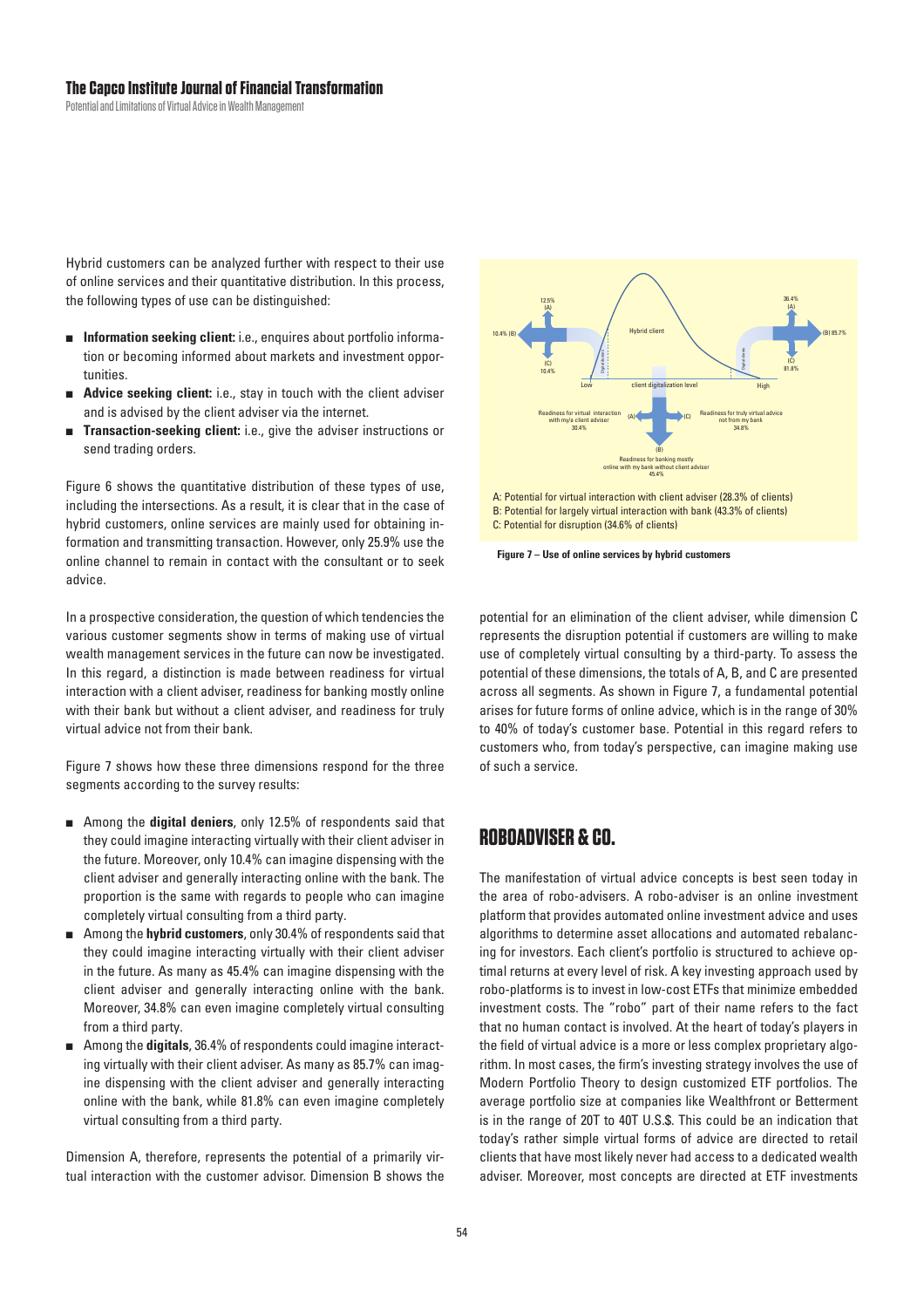and, therefore, build on a low-cost selling proposition, eventually giving access only to ETF investments for low wealth clients in a cost-effective manner.

Looking at the overall wealth management market, some providers have achieved a relevant size in particular markets with an affinity for technology (such as the U.S. or U.K.) within a relatively short time. However, the current total market share of the wealth management market attributable to robo-advisers is well below 1%. Companies like Betterment (U.S.\$ 3.2 bln assets under management (AUM)), Wealth Front (over U.S.\$2 bln AUM) and Nutmeg (U.S.\$0.5 bln AUM), which are among the pioneers of robo-advisory services, have yet to show whether they have succeeded in maintaining their initial high growth rates. Among the established providers, the offerings of Charles Schwab, Vanguard (Vanguard Personal Advisor Services) and UBS (UBS Advice), among others, can be mentioned. According to estimates, these companies now manage significant client assets on a virtual platform (or according to a hybrid model). It is observed that, when it comes to offering more complex services or when the client's assets are very substantial, even robo-advisers turn to a financial adviser.

At one robo adviser, for example, you might have financial planning questions that involve budgeting, developing a financial plan, buying or selling a home, planning for a newborn, planning for retirement, or developing a college savings plan for a child. For all of these questions, you'll have access to a financial advisor. At another robo adviser, clients with an account balance of U.S.\$500k or greater can schedule a one-time personal consultation with one of the firm's in-house financial advisers. Moreover, what is striking is the linking of the robo-adviser with the discussion of the advantages of passive versus active investing. The question of who uses robo-advisers today can probably best be answered by looking at the market positioning of most providers. It seems that customers who, due to their small asset sizes, have never enjoyed the benefit of extensive wealth management advisory that are the most active users of rob-advisors. Robo-advising offers a viable, low-cost investment solution that is within reach of even new investors who are starting out with small investment amounts. Investors with complex estate, business, or tax circumstances may particularly benefit from the more customized guidance of a traditional financial adviser. The offer of robo-advisers, therefore, seems to be intended for retail and affluent customers [EY (2016)]. For classical wealth management clients, the traditional human adviser provides the kind of personal, hands-on service that investors consistently seem to prefer. Investors' preference for human advice is further evidenced by the decline of self-directed investors - those who want to handle their own portfolios and are not looking for advice. Since 2010, the population of self-directed investors has declined from 45% to 38%, even as the tools for monitoring and managing portfolios have steadily improved [Smith (2016), Cocca (2016)].

The "natural" limit in the development of robo-advice could be that simple risk-tolerance questionnaires, which serve as the core of robo-advisers' client-discovery process, do not get to the heart of understanding the entirety of an investor's financial needs and goals and how their investment portfolio works in the context of their complete financial circumstances. Fein (2015) also evaluates whether robo-advisors meet a high fiduciary standard of care and act in the client's best interest. Based on a detailed review of user agreements for three leading robo-advisers, Fein concludes that robo-advisers do not live up to the Department of Labor's (DoL's) requirements. From a regulatory point of view, it is often unclear where the boundaries lie between a personal recommendation and information/execution only, and whether this is transparent enough for the end-user. These regulatory challenges could become more important as the use of robo-adviser increases. The regulators could take the view that robo-advisers are failing to perform the same level of due diligence that authorized advisers have to conduct, since by their very nature robo-advisers are working from questionnaires that are filled out electronically and that are largely go unchecked in terms of whether the information is accurate.

## CONCLUSION

Contrary to some spectacular perspectives, which are generally attributed to FinTech firms at present and in the specific context of virtual advisory in wealth management, the following key aspects of the potential of virtual advisory can be formulated:

- **Mastering complexity:** currently, robo-advisers are only able to manage a financial decision with low complexity in a virtual environment. Crucial to success in wealth management will be the ability to offer more complex financial services in a cross-border context and in a virtual form or, by means of technology and innovation, to change the basic architecture of a service and simplify it to such an extent that it will be easier to digitalize it [Deutsche Börse (2016)]. Of relevance will be the degree of improvements in the technical capability of hardware and software, as well as the extent by which national and international regulatory and legal systems converge or diverge.
- Building trust among the target group: financial consultancy  $\blacksquare$ requires a very high level of perceived customer trust towards the advisers and the institution. This can manifest itself in the form of reputation capital or high capital strength and, thus, of recoverable assets in the case of legal disputes. For start-ups, this represents the biggest challenge. Conversely, established wealth managers can use their existing reputations to place a "hallmark" on a hybrid or purely virtual offer. It, therefore, appears most likely that the most successful offers will come from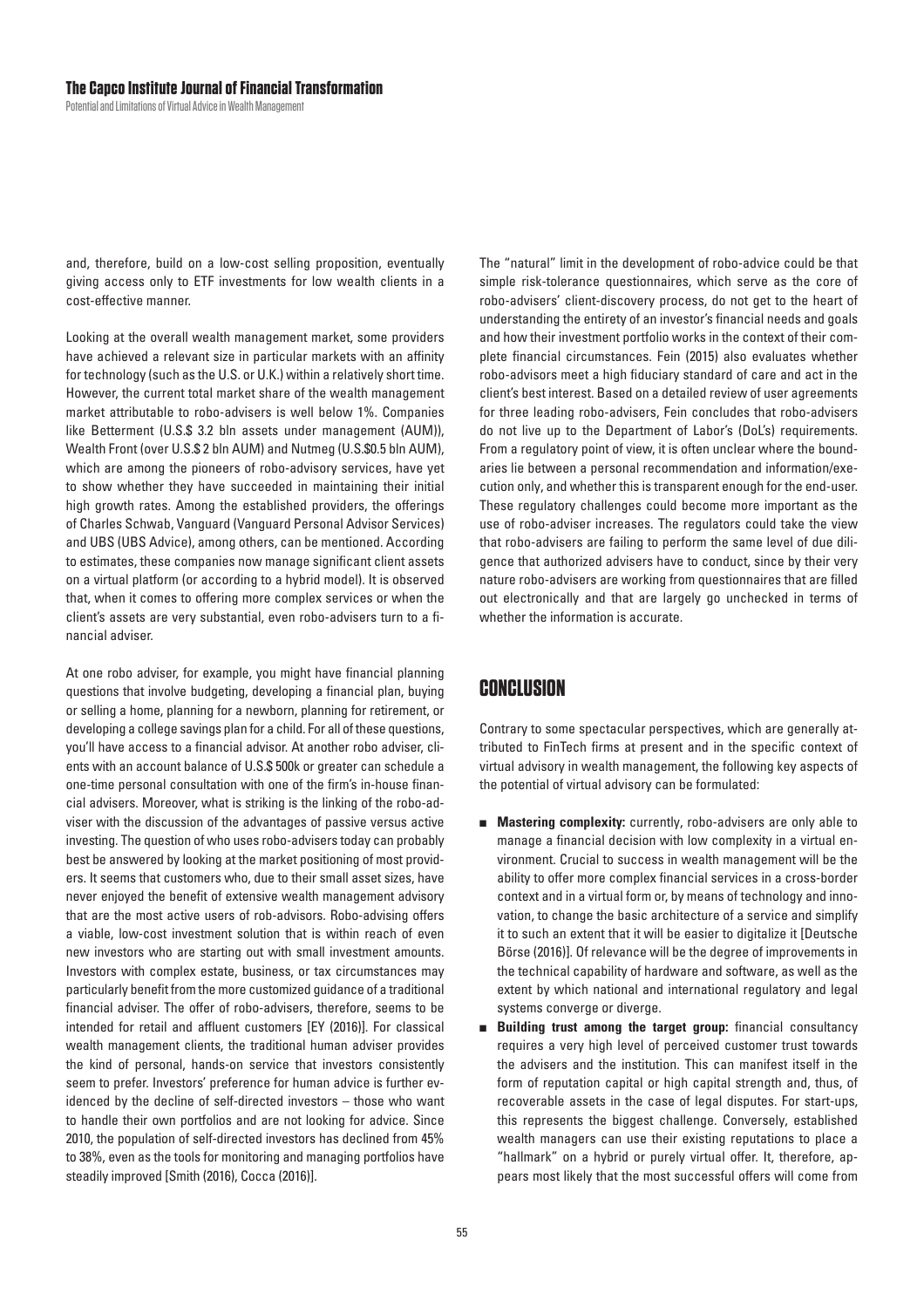established providers. A mixed form in the sense of a reputation transfer would exist if a strong brand from the virtual consumer sector (i.e., Amazon, Google, etc.) would try to expand into the financial sector by working with FinTech companies.

- **Financial expertise as a hurdle:** advancing into more complex financial services could be technically possible but has as yet not been tackled. A limiting factor could be the knowledge (or time) that is necessary for such use.
- **Replacing the customer advisor:** if it is possible to produce an advisory experience with pure virtual offers and to have the "old consultant" forgotten by means of new features or solutions, then self-directed and finance-literate customers could be serviced to a large extent with such an offer.
- **Begment-specific offers:** advising clients from the affluent segment appears most promising from today's perspective, since the greatest similarity exists between the investment advisory obtained today and the offer of a virtual investment consultancy. The response to the needs of HNWI or UHNWIs has to be looked at more critically. As observable to some degree in online brokerage, it is conceivable that HNWI or UHNWI customers might dedicate a (small) portion of their assets to online trading. The majority of the assets, though, remains in traditional advisory models, which provides a clear potential for hybrid advisory models in the upscale customer segments.
- **Pricing model:** what all current robo-adviser offerings have in common is that they try to offer a standardized service over a virtual channel at significantly more attractive terms, thereby attacking the fees, and fee structures, of established providers. The threat to traditional wealth managers is that, on average, a large portion of revenues is derived from highly standardized services that can be easily digitized. Hence, a highly relevant portion of income is at stake.
- **Hybrid model favored:** from today's perspective, it can be noted that, despite the increased use of technology, personal contact with a client adviser is still important, or very important, for the majority of private banking/wealth management customers. This could mean that a hybrid, bank-centric model can be expected to have the greatest potential for the future.
- **FinTech challenge:** the increasing number of FinTech offerings in wealth management is a positive development from the perspective of promoting innovation. Based on the issues explored in this article, it is not expected that the market share of such offers will rise substantially in the medium term. The confusion resulting from the large number of providers is a problem in terms of market fragmentation and will eventually allow only a few to gain a foothold in the market. Since the combination of established brand strength and existing customers with the innovative strength of a FinTech company combines the benefits " of both worlds," FinTech companies should not be seen so much as competitors to established operators, but rather as strategic

cooperation partners. Private banking providers, therefore, face the challenge (or opportunity) of developing existing business models by means of integrating innovative solutions from the "FinTech" sector. This proves that it is generally up to the established private banking providers to meet the digital needs of their increasingly technology-friendly clientele.

## **REFERENCES**

- Alvarado-Valencia, J., and L. Barrero, 2014, "Reliance, trust and heuristics in judgmental forecasting," Computers in Human Behavior 36, 102-113
- Bench-Chapon, T., 2015, Knowledge-based systems and legal applications, London: Academic Press
- Bowen, J., P. Abram, and J. Powell, 2008, Breaking through: building a world-class wealth management business, San Martin: CEG Worldwide
- Brost, H., 2006, "Standardisierung versus individuelle fertigung im private banking," in Brost, H., and M. Faust (eds.), Private banking und wealth management, Munich: Bankakademie Verlan
- Chung-Chi, S. and C., Jyh-Shen, 2012, "The antecedents of online financial service adoption: the impact of physical banking services on internet banking acceptance," Behaviour & Information Technology 31:9, 859-871
- Cocca, T., 2010, Beratungsqualität, Zurich
- Cocca, T., 2014, LGT Private Banking Report, Zurich
- Cocca, T., 2016, LGT Private Banking Report, Zurich
- Collardi, B., 2012, Private banking: building a culture of excellence, Singapore: John Wiley & Sons
- Corritore, C. L., B. Kracher, and S. Wiedenbeck, 2003, "On-line trust: concepts, evolving themes, a model," International Journal Human-Computer Studies 58, 737-758
- Cotten, S., and S. Gupta, 2004, "Characteristics of online and offline health information seekers and factors that discriminate between them," Social Science & Medicine 59, 1795–1806
- Date, H., S. Hundewale, A. Kammani, and R. Safeena, 2013, "Combination of TAM and TPB in internet banking adoption," International Journal of Computer Theory and Engineering 5: 146-150
- Derbas, G., A. Kayssi, H. Artail, and A. Chehab, 2004, "TRUMMAR: a trust model for mobile agent systems based on reputation,, Proceedings of IEEE/ACS International Conference on Pervasive services (ICPS'04): 113-120
- · Deutsche Börse, 2016, Future of FinTech in capital markets, http://bit.ly/295dwkL
- Dunbar, I., 2016, "Robo-advice short term fad, or the future of financial advice?" Equity 30,  $1:8-9$
- Dwivedi, A., 2016, "Know your customer an anti money-laundering perspective," http://ssrn. com/abstract=2765492
- EY, 2016, "Advice goes virtual how new digital investment services are changing the wealth management landscape," http://bit.ly/1Rwykh2
- Fein, M. L., 2015, "Robo-advisors: a closer look," http://ssrn.com/abstract=2658701
- Fox, S., and L. Rainie, 2000, "The online health care revolution: how the web helps Americans take better care of themselves," Pew Internet & American Life Project, http://pewrsr. ch/2dvbYAH
- Guinan, P., R. Kafka, and S. Parise, 2016, "Solving the crisis of immediacy: how digital technology can transform the customer experience," Business Horizons 59:4, 411-420
- Hallman, V., and J. Rosenbloom, 2009, Private wealth management: the complete reference for the personal financial planner, New York: McGraw-Hill
- Handler, G., 2007, Integration systemischer elemente in die klassische beratung, Wiesbaden: Deutscher Universitäts-Verlag
- Kim, J., and A. Gambino, 2016, "Do we trust the crowd or information system? Effects of personalization and bandwagon cues on users' attitudes and behavioral intentions toward a restaurant recommendation website," Computers in Human Behavior 65, 369–379
- Kitces, M., 2016, "The future of financial planning in the digital age," CFA Institute conference proceedings Quarterly 2, 7-22